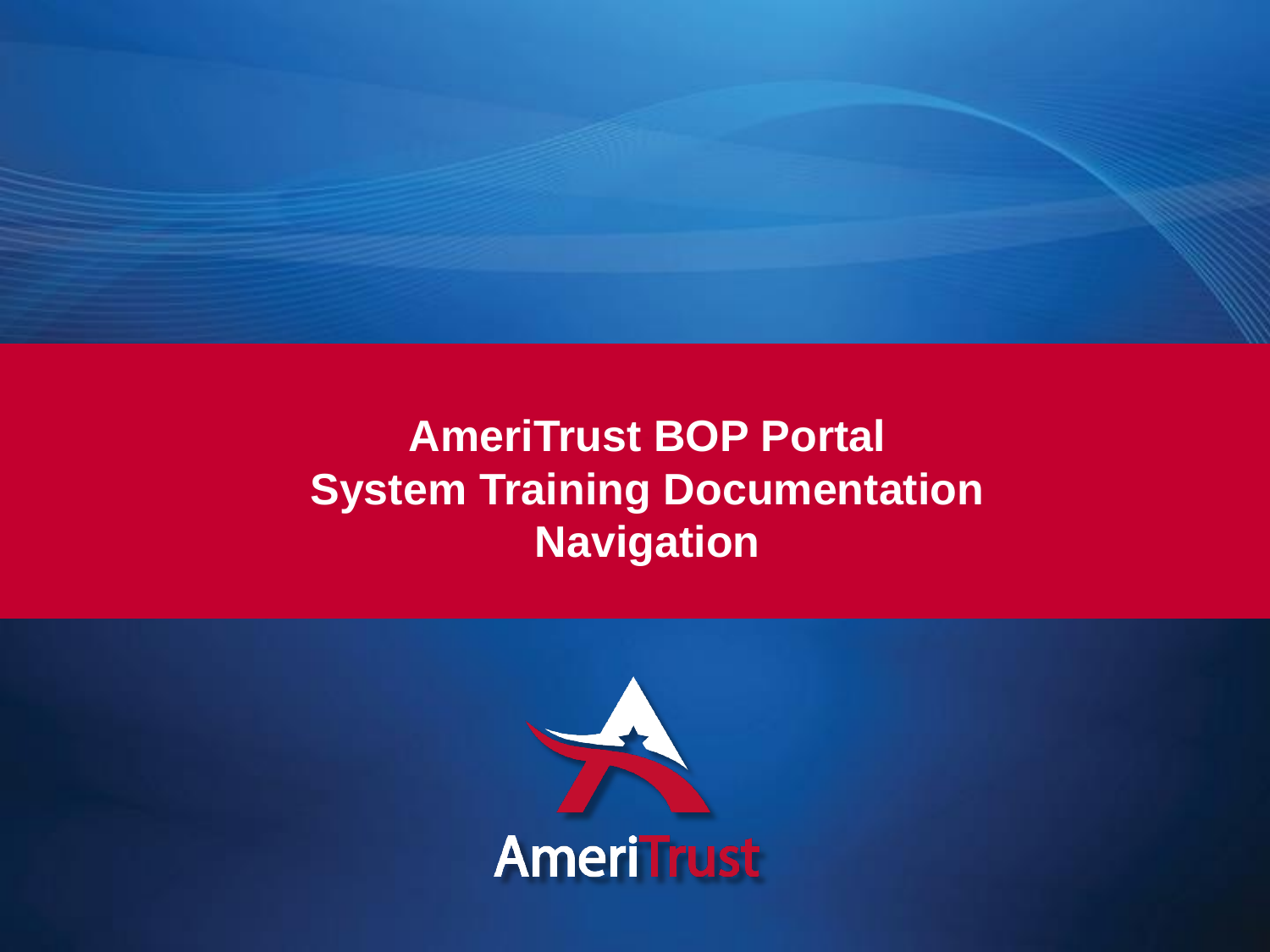## BOP Portal Homepage

The portal homepage is made up of several sections as indicated below. Additional information is provided that will allow you to get a better feel for our system.



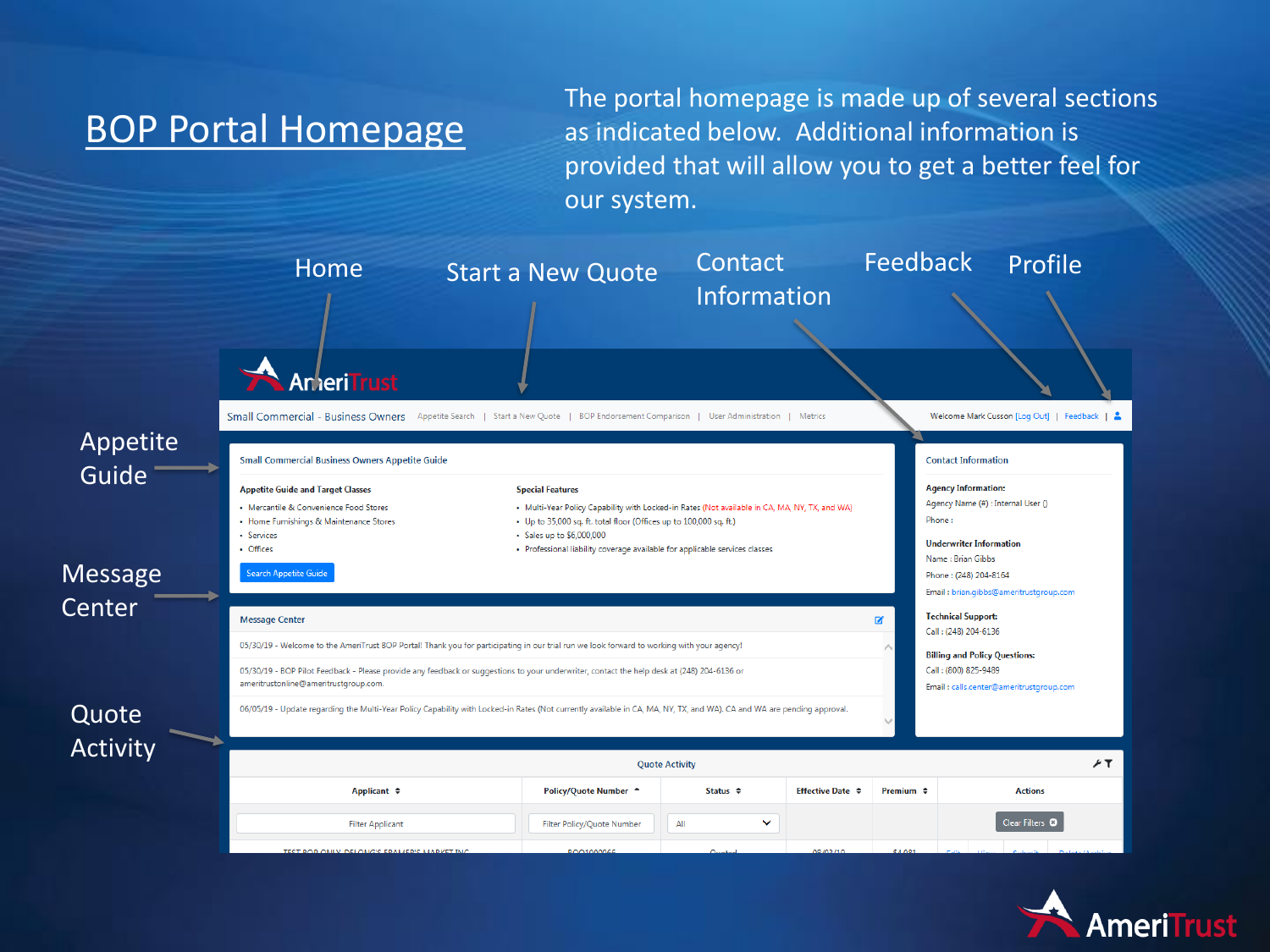# Appetite Guide

Summary information is displayed on the top left of the homepage as well as Searching the Appetite Guide for specific types of business. The top section on the your portal homepage is the Small Commercial Business Owners Appetite Guide. The Appetite Guide will provide basic information on the special features and target class codes we accept.

#### **Small Commercial Business Owners Appetite Guide**

#### **Appetite Guide and Target Classes**

- Mercantile & Convenience Food Stores
- Home Furnishings & Maintenance Stores
- Services
- Offices
	- **Search Appetite Guid**

#### **Special Features**

- Multi-Year Policy Capability with Locked-in Rates (Not available in CA, MA, NY, TX, and WA)
- Up to 35,000 sq. ft. total floor (Offices up to 100,000 sq. ft.)
- Sales up to \$6,000,000
- Professional liability coverage available for applicable services classes

Search by Description, Type of Business, Class Code and Eligibility Status. Also allows for column sort.

|                                                                                                                      | <b>Appetite Guide</b>              |                          | <b>X</b> Clear Filters |  |  |
|----------------------------------------------------------------------------------------------------------------------|------------------------------------|--------------------------|------------------------|--|--|
| Description <sup>+</sup>                                                                                             | Type of Business Code (SIC) $\div$ | Class Code ≑             | Eligibility $\div$     |  |  |
| <b>Filter Description</b>                                                                                            | Filter Type of Business Code (SIC) | <b>Filter Class Code</b> | All<br>$\check{ }$     |  |  |
| Accounting Services CPAs (Office)                                                                                    | 8721                               | 63631                    | Eligible               |  |  |
| Accounting Services Except CPAs (Office)                                                                             | 8721                               | 63611                    | Eligible               |  |  |
| Apartment Buildings - 4 families or fewer, with no office<br>occupancy - includes 3- or 4- family lessor's risk only | 6513                               | 65144                    | Ineligible             |  |  |
| Appliance Stores Household Appliances and Home Furnishings                                                           | 5722                               | 57224                    | Eligible               |  |  |
| Appliance Stores Radio, Television and Phonographic Store<br>(including parts and supplies)                          | 5731                               | 57326                    | Eligible               |  |  |
| Art Galleries Not-For-Profit                                                                                         | 8412                               | 84112                    | Fligible               |  |  |

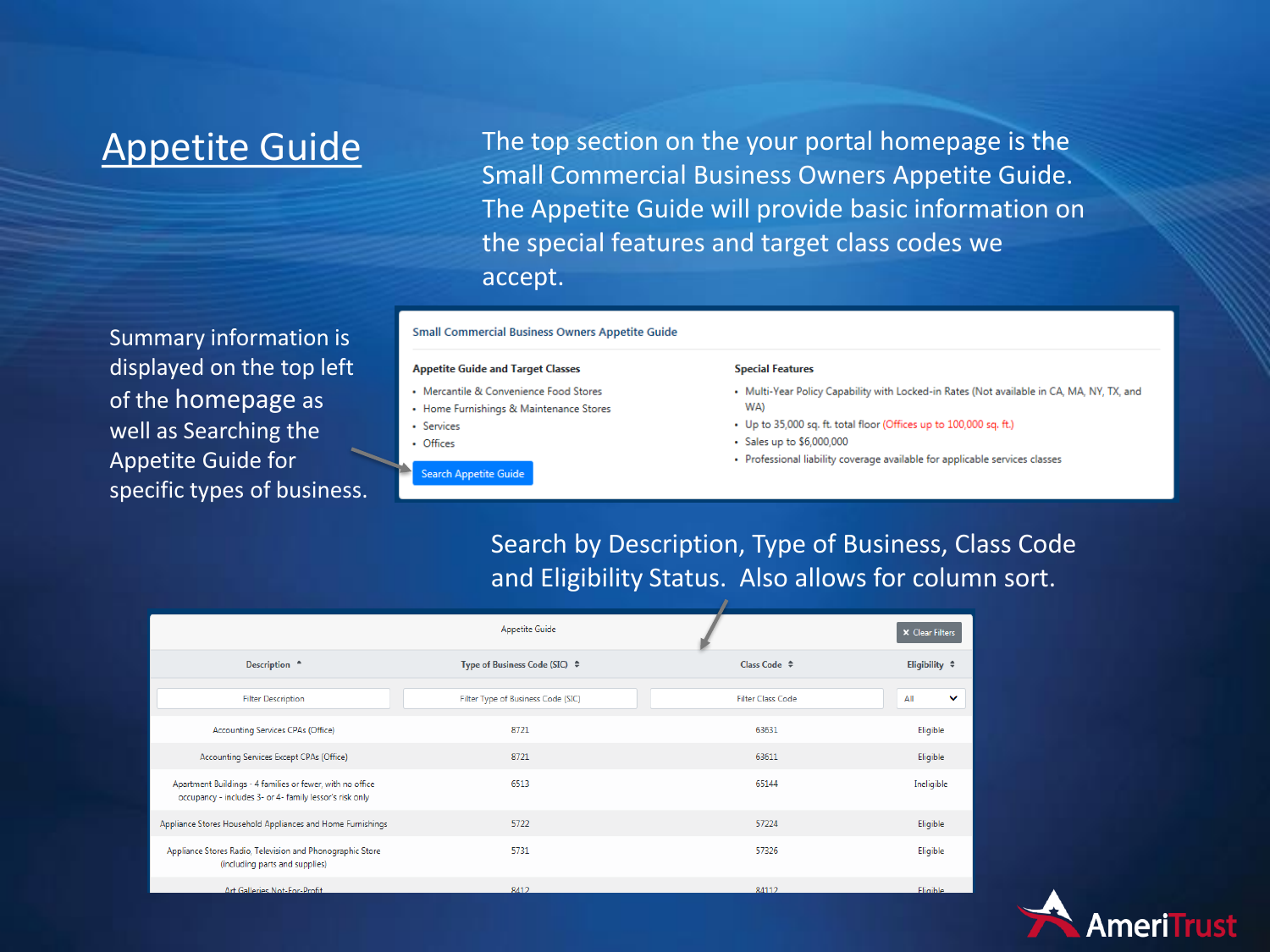Message Center Right below the appetite guide on the homepage is the message center section. Here you will find important messages which can be anything from welcome messages to upcoming system maintenance windows.

#### **Message Center**

05/30/19 - Welcome to the AmeriTrust BOP Portal! Thank you for participating in our trial run we look forward to working with your agency!

05/30/19 - BOP Pilot Feedback - Please provide any feedback or suggestions to your underwriter, contact the help desk at (248) 204-6136 or ameritrustonline@ameritrustgroup.com.

06/05/19 - Update regarding the Multi-Year Policy Capability with Locked-in Rates (Not currently available in CA, MA, NY, TX, and WA). CA and WA are pending approval.

Update regarding the Multi-Year Policy Capability with Locked-in Rates (Not currently available in CA, MA, NY, TX, and WA). CA and WA are pending approval.

| Created: 06/05/19 | Priority: 3 |
|-------------------|-------------|
|                   |             |
|                   | Close       |

Click on a message for additional information.



屠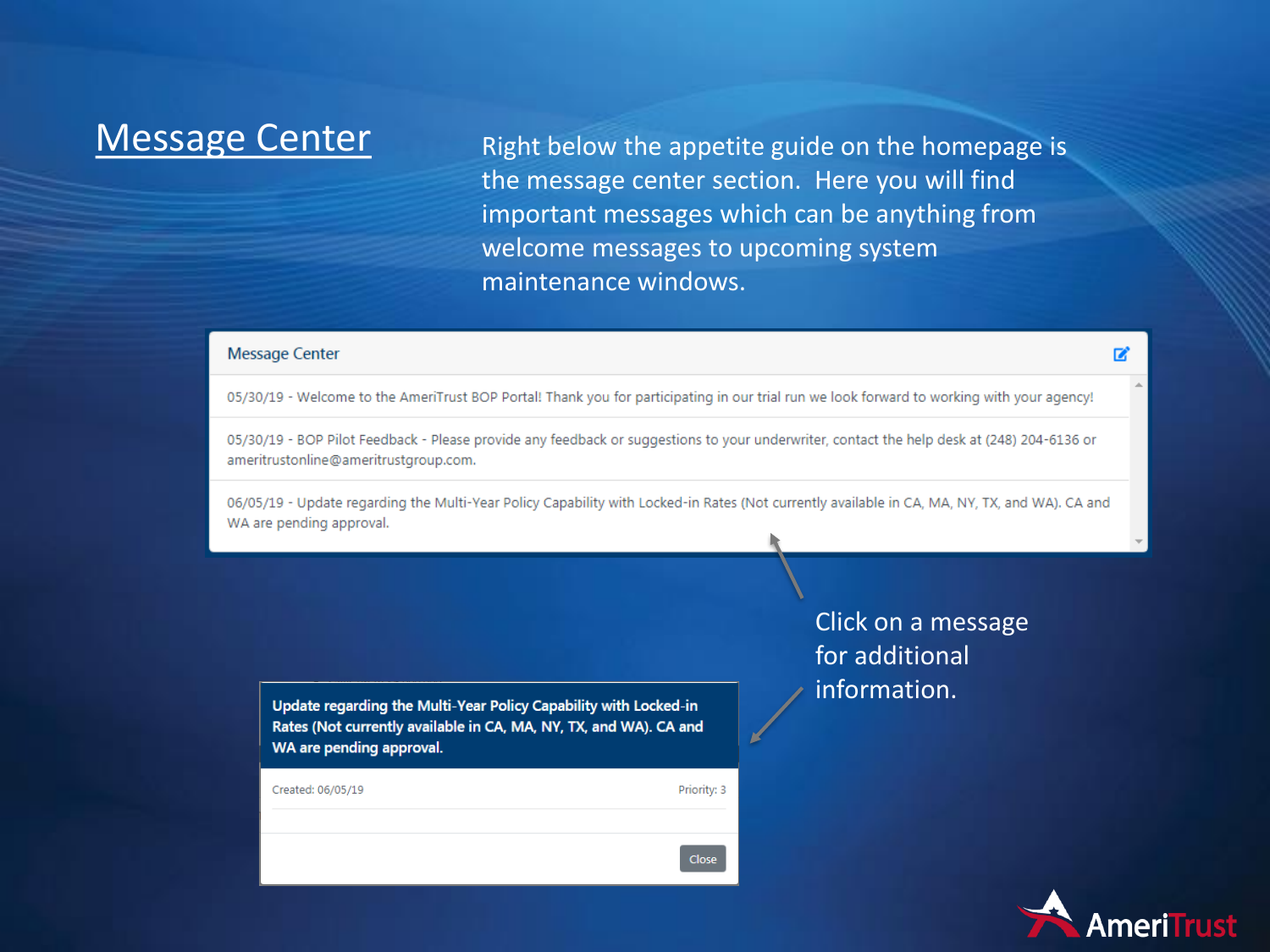### Contact Information

The right section on the homepage is the important contact information. This includes your agency information, underwriter contact information, technical support, Policy and Policy Questions.

#### **Contact Information**

**Agency Information:** Agency Name (#): MEADOWBROOK, INC (3584020) Phone: (800) 482-0626

**Underwriter Information** Name: Brian Gibbs Phone: (248) 204-8164 Email: brian.gibbs@ameritrustgroup.com

**Technical Support:** Call: (248) 204-6136

**Billing and Policy Questions:** Call: (800) 825-9489 Email: calls.center@ameritrustgroup.com

### **Underwriter Contact**

Any feedback or questions related to the appetite guide, BOP policy or location coverages or referral information.

### **Technical Contact**

Any feedback or questions related to workflow, errors, problems accessing or quote entry. Also we provide a "Feedback" link to email us in the upper right menu bar. These emails are monitored frequently.

### **Billing and Policy Questions**

Once a policy has been written with us, any questions related to the policy, print, loss runs or billing can be reported here.

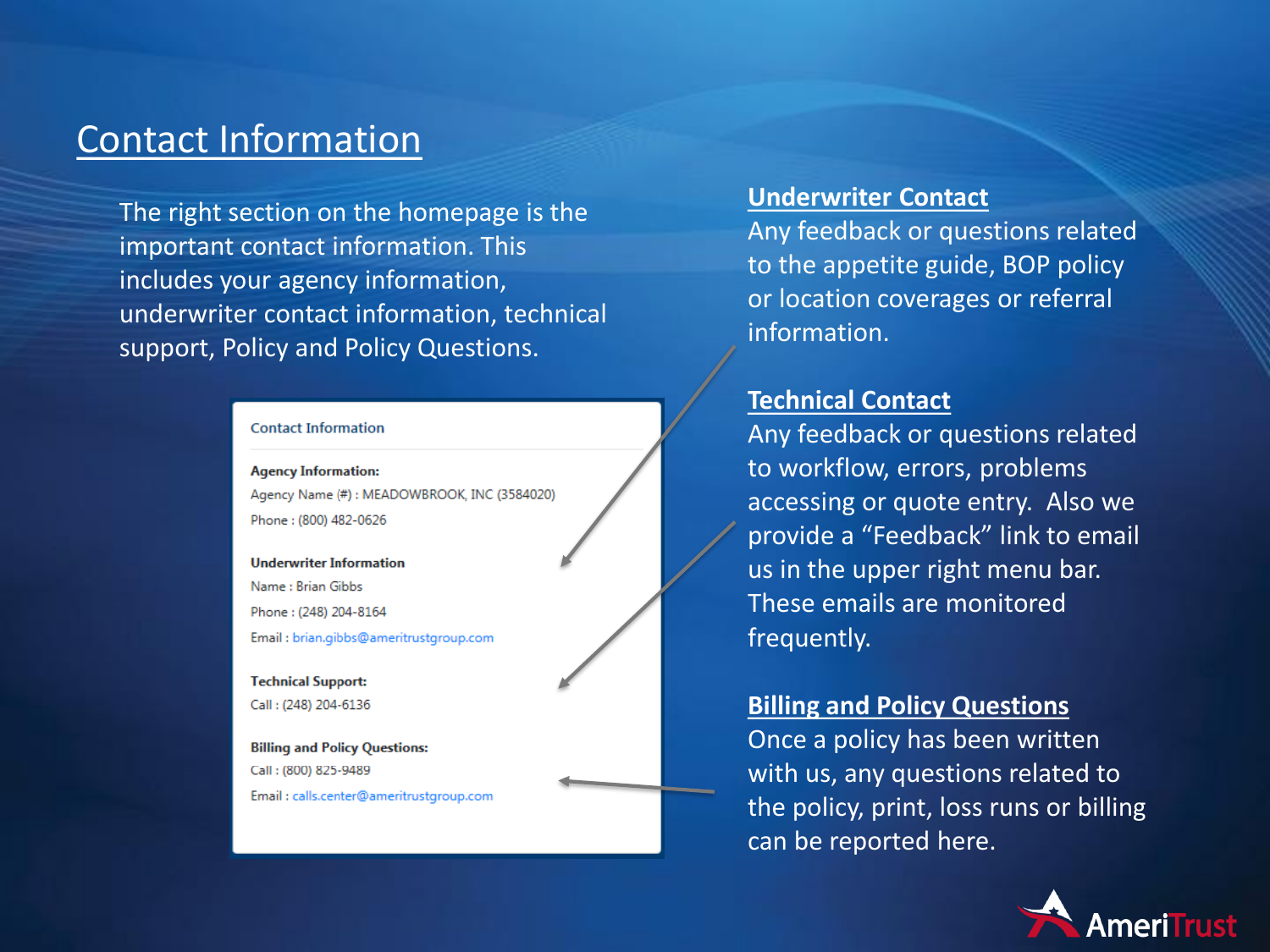# Main Navigation Bar

On the top of the homepage are your main navigation links.

Small Commercial - Business Owners Appetite Search | Start a New Quote | BOP Endorsement Comparison

- ✓ **Appetite Search** is where you would search for types of business we will accept.
- ✓ **Start a New Quote** will open the quoting application
- ✓ **BOP Endorsement Comparison** is a document summarizing and comparing our Silver, Gold and Platinum coverage plans.

To the right on the main navigation bar will display who you are logged in as in addition to

Welcome Mark Cusson [Log Out] | Feedback | &

- **Logout** will end this session and return you to the beginning login page.
- ✓ **Feedback** creates an email that any information, suggestions or feedback can be sent to.
- ✓ **Profile Link** is where you will see your basic id information and allow you to change/reset your password.

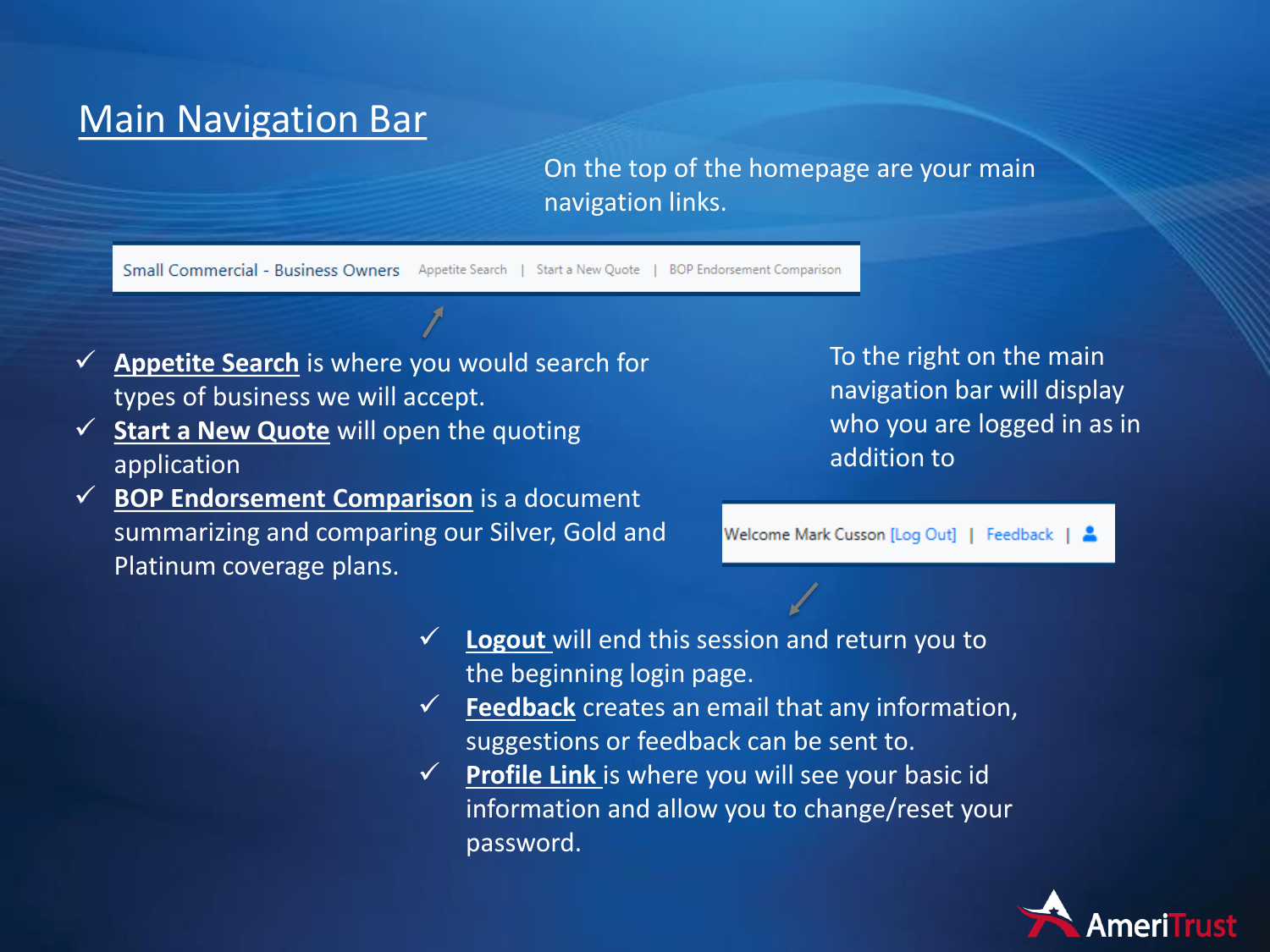# Quote Activity

Top section of the Quote Activity allows sort search on applicant name, quote number or quote status. Each column can be sorted ascending or descending.

### Quote Activity Fields

- ✓ **Applicant Name**  Insured Name for the quote
- ✓ **Policy/Quote Number**  Quote number is a temporary number associated with the quote and will be changed if bound and issued.

The bottom section on the homepage will display all your quotes and their status.

| <b>Ouote Activity</b>                         |                            |                     |                                            |                      |                            | FΤ   |        |                |  |
|-----------------------------------------------|----------------------------|---------------------|--------------------------------------------|----------------------|----------------------------|------|--------|----------------|--|
| Applicant $\div$                              | Policy/Quote Number ^      | Status $\triangle$  | <b>Effective Date <math>\approx</math></b> | Premium $\triangleq$ | <b>Actions</b>             |      |        |                |  |
| <b>Filter Applicant</b>                       | Filter Policy/Quote Number | $\checkmark$<br>All |                                            |                      | Clear Filters <sup>®</sup> |      |        |                |  |
| brians clothing store                         | BOQ1004617                 | Submitted/Referred  | 04/05/19                                   | \$2,104              | Edit                       | View | Submit | Delete/Archive |  |
| <b>Test Mark</b>                              | BOQ1004030                 | Submitted/Referred  | 03/14/19                                   | \$1,036              | Edit                       | View | Submit | Delete/Archive |  |
| Mighty Mouse Express Delivery                 | BOQ1004022                 | Submitted/Referred  | 03/08/19                                   | \$1,132              | Edit                       | View | Submit | Delete/Archive |  |
| Jaime Lannister's Finger Painting Art Gallery | BOO1003979                 | Unquoted            | 04/25/19                                   | \$0                  | Edit                       | View | Submit | Delete/Archive |  |
| yrion Lannister's Kingdom Accounting Service  | BOO1003978                 | <b>Unauoted</b>     | 03/07/19                                   | \$1,967              | Edit                       | View | Submit | Delete/Archive |  |
| Jon Snow's Ice Cream Shoppe                   | BOO1003971                 | Ouoted              | 03/08/19                                   | \$1,039              | Edit                       | View | Submit | Delete/Archive |  |
| Daenerys Targaryen's Dragon Fire Bakery       | BOO1003967                 | Ouoted              | 03/25/19                                   | \$1,546              | Edit                       | View | Submit | Delete/Archive |  |
| Pooh Bear's Honey Farm                        | BOQ1003966                 | Ouoted              | 03/14/19                                   | \$1.054              | Edit                       | View | Submit | Delete/Archive |  |
| Detroit Danish and Doughnut                   | BOO1003439                 | Ouoted              | 02/25/19                                   | \$545                | Edit                       | View | Submit | Delete/Archive |  |
| <b>Shortbread Cookie Company</b>              | BOQ1003254                 | Unquoted            | 02/27/19                                   | \$0                  | Edit                       | View | Submit | Delete/Archive |  |
| ← Page 3 of 5                                 |                            |                     |                                            |                      |                            |      |        |                |  |

✓ **Status** – The quote status affects the actions you are allowed to take.

- **Unquoted** Indicates a quote that was started and not completed to the point of rating or if a quoted quote was edited without re-quoting.
- **E** Quoted A quote that was completed to the point of rating but not submitted to the underwriter for review.
- **EXECTED** Indicates a quote that was submitted to the underwriter and is under review.